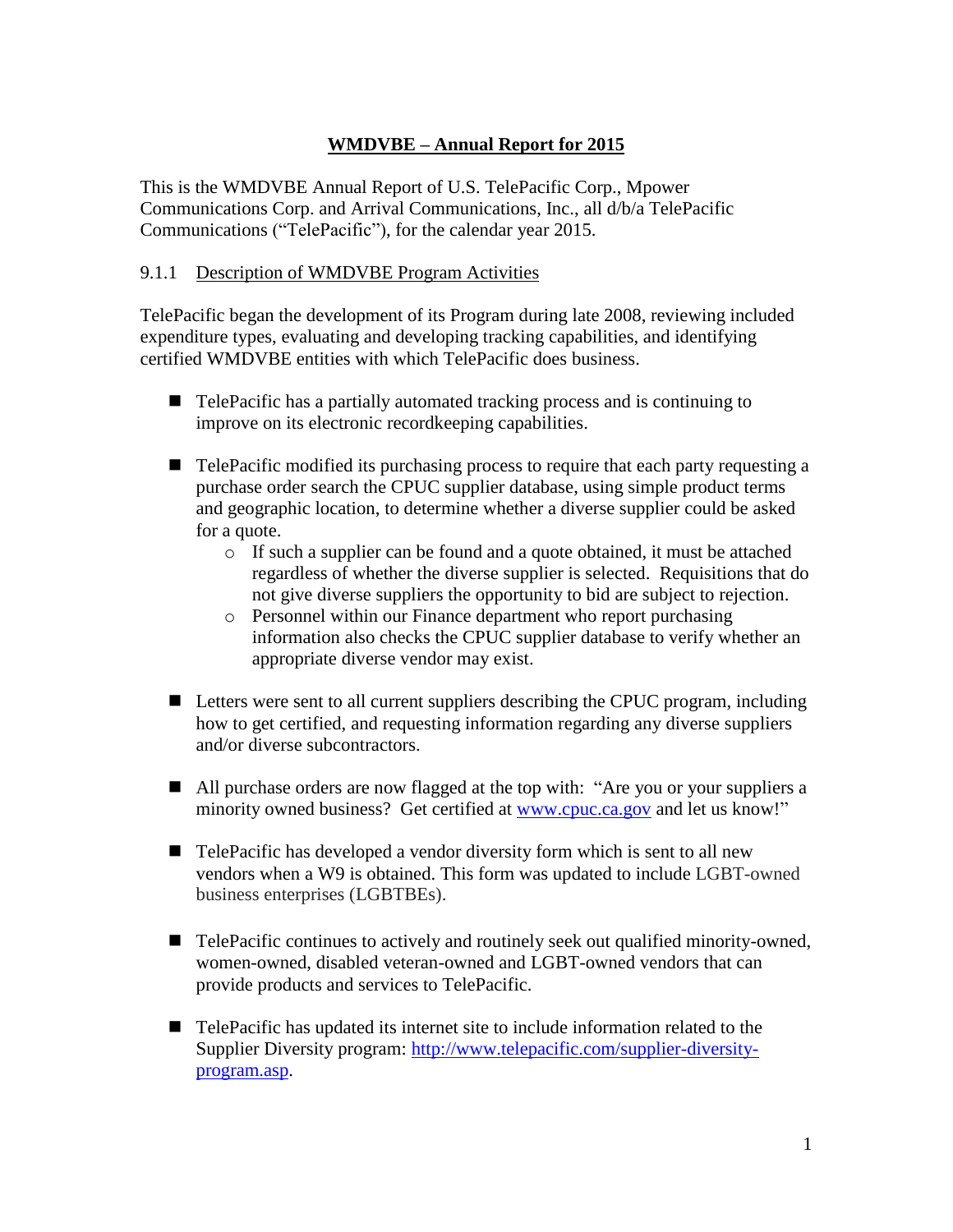- TelePacific has initiated quarterly meetings with internal organizations responsible for supplier diversity and those employees making decisions.
- TelePacific communicates and reports supplier diversity results and performance to key business unit executives on a quarterly basis.

# 9.1.2 Summary of WMDBVE Purchases/Contracts

TelePacific is currently using twenty-one diverse suppliers, which is an increase of 50% from 2014. These suppliers are all "direct spend" vendors, many of them providing highly technical telecom services and supplies, including such things as "Information Technology products and services," telecommunications products such as Ethernet and Fiber Optics and "Telecommunication Engineering System Design." TelePacific is not currently providing direct funding for technical assistance to other small or diverse businesses. See also attached Sec. 9.1.2 Charts, WMDVBE Results by Ethnicity and WMDVBE Results by Products & Services, which reflect the extent of investment and development, capital expenditure-type products purchased by TelePacific from diverse suppliers.

# 9.1.3 Itemization of WMDVBE Program Expense

As TelePacific is using internal resources to set up and expand its Program, expenses for 2015 predominantly involve time of personnel in Regulatory and Finance for activities such as evaluating and modifying prior processes to identify and track covered expenditures, identifying and tracking certified WMDVBE entities with which TelePacific does business, identifying and modifying systems for tracking and reporting purposes, preparation of internal and external notices, time for searches using the CPUC diverse supplier database, responding to inquiries, and the development and preparation of reports and documentation.

## 9.1.4 Progress in Meeting or Exceeding Goals

Concentrated spend with Diverse Suppliers increased \$1.5M, or 95% from 2014 to 2015. The overall spend has nearly doubled from 2.06% in 2014 to 3.90% in 2015. TelePacific continues to develop both internal and external communications and/or procedures targeting increased opportunity for diverse suppliers and specifically, reaches out to the vendors by phone to make sure they are aware of the certification process and the importance of becoming certificated with the Supplier Clearinghouse.

## 9.1.5 Summary of Prime Contractor Utilization of WMDVBE subcontractors

TelePacific sent a notice to all its suppliers seeking information on diverse subcontracting. TelePacific provides a notice regarding WMDVBE subcontracting to go out with each Purchase Order.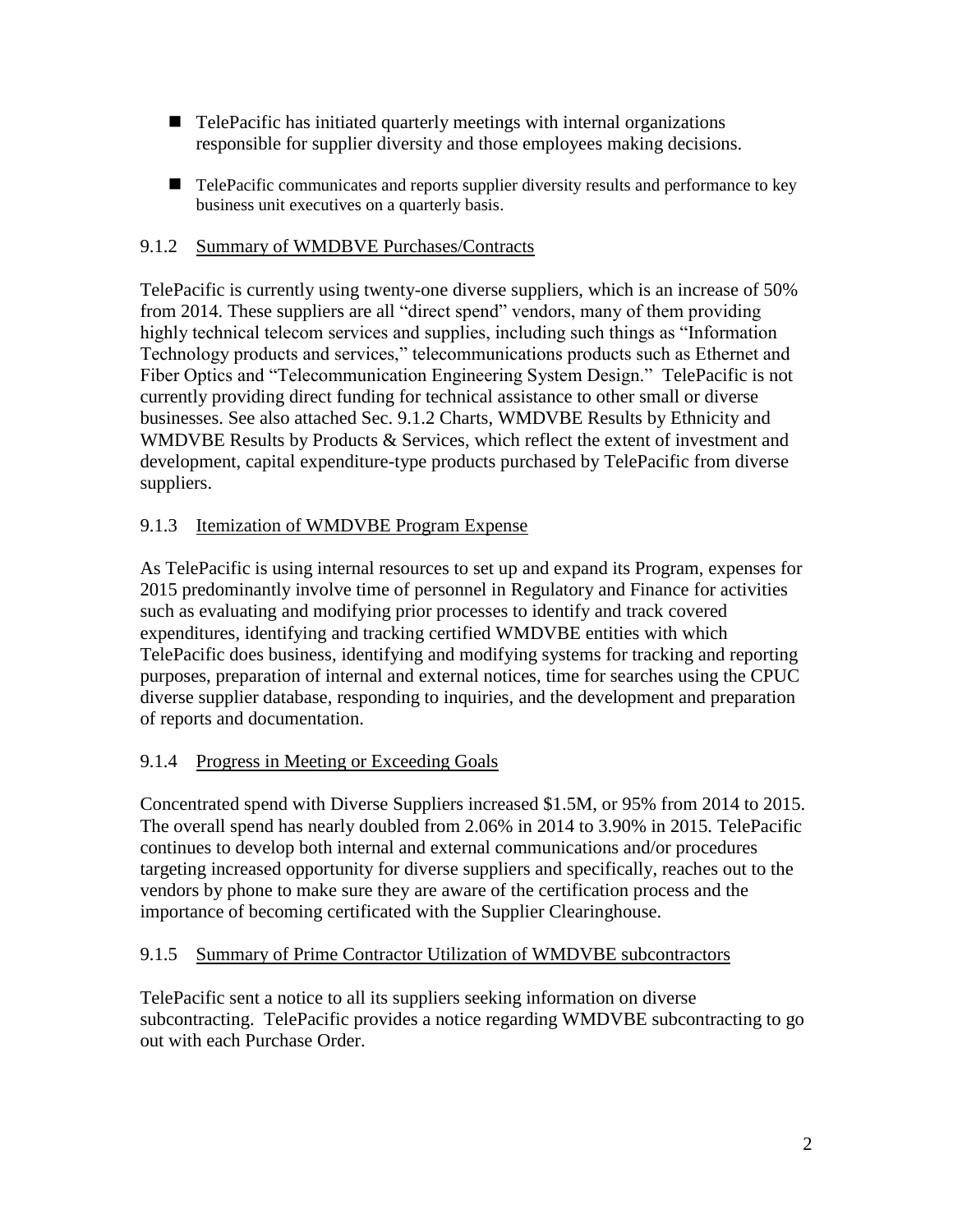## 9.1.6 WMDVBE Complaints

TelePacific is not aware of any WMDVBE complaints.

# 9.1.7 Purchases and/or Contracts in Excluded Categories

 $N/A$ 

## 9.1.8 Description of Efforts To Recruit WMDVBE Suppliers in Categories With Low Utilization, e.g. Legal, Financial and Technical Services

Several of TelePacific's diverse suppliers would appear to fall into these categories. TelePacific utilized WMDVBE's with business descriptions including Legal Services, Information Technology products, and technical telecommunications products such as Ethernet, Fiber Optics and telecommunications engineering system design. Separately identified dollar amounts are not available but Ethernet and Fiber Optics both support broadband. TelePacific has identified the AT&T's Prime Supplier Program Manager for AT&T's Global Supplier Diversity to help with recommendation of diverse suppliers and to help with best practices.

# 9.1.9 Document and Data Retention

TelePacific shall retain all documents and supporting data for three years.

## 9.1.10 Separate Fuel Procurement Report

 $N/A$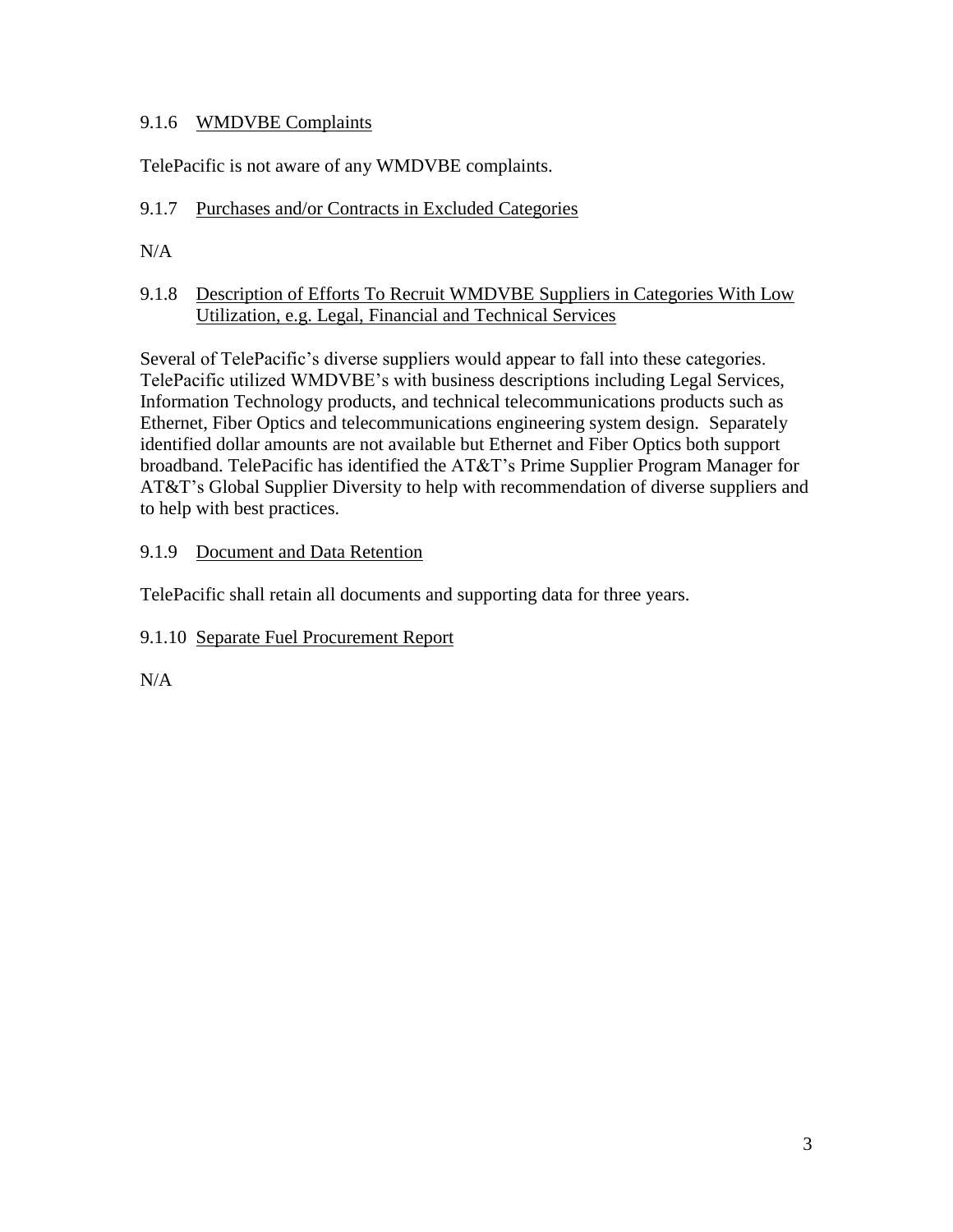|                     | Direct       | Sub | Total \$    | $\%$     |
|---------------------|--------------|-----|-------------|----------|
| Minority - Male     |              |     |             |          |
| Black               | \$8,333      | \$0 | \$8,333     | 0.01%    |
| Hispanic            | \$100,633    | \$0 | \$100,633   | 0.13%    |
| Asian               | \$1,159,249  | \$0 | \$1,159,249 | 1.47%    |
| Minority - Woman    |              |     |             |          |
| SubTotal            | \$1,268,215  | \$0 | \$1,268,215 | 1.61%    |
|                     |              |     |             |          |
| Woman               | \$1,806,993  | \$0 | 1,806,993   | 2.29%    |
|                     |              |     |             |          |
| Disabled Vet        | \$1,280      | \$0 | \$1,280     | $0.00\%$ |
|                     |              |     |             |          |
| <b>Total WMDVBE</b> | \$3,076,488  | \$0 | \$3,076,488 | 3.90%    |
|                     |              |     |             |          |
| Purchasing Base     | \$78,925,460 |     |             |          |

#### **TelePacific Communications – 2015 Annual Report – Sec. 9.1.2 WMDVBE Results by Ethnicity**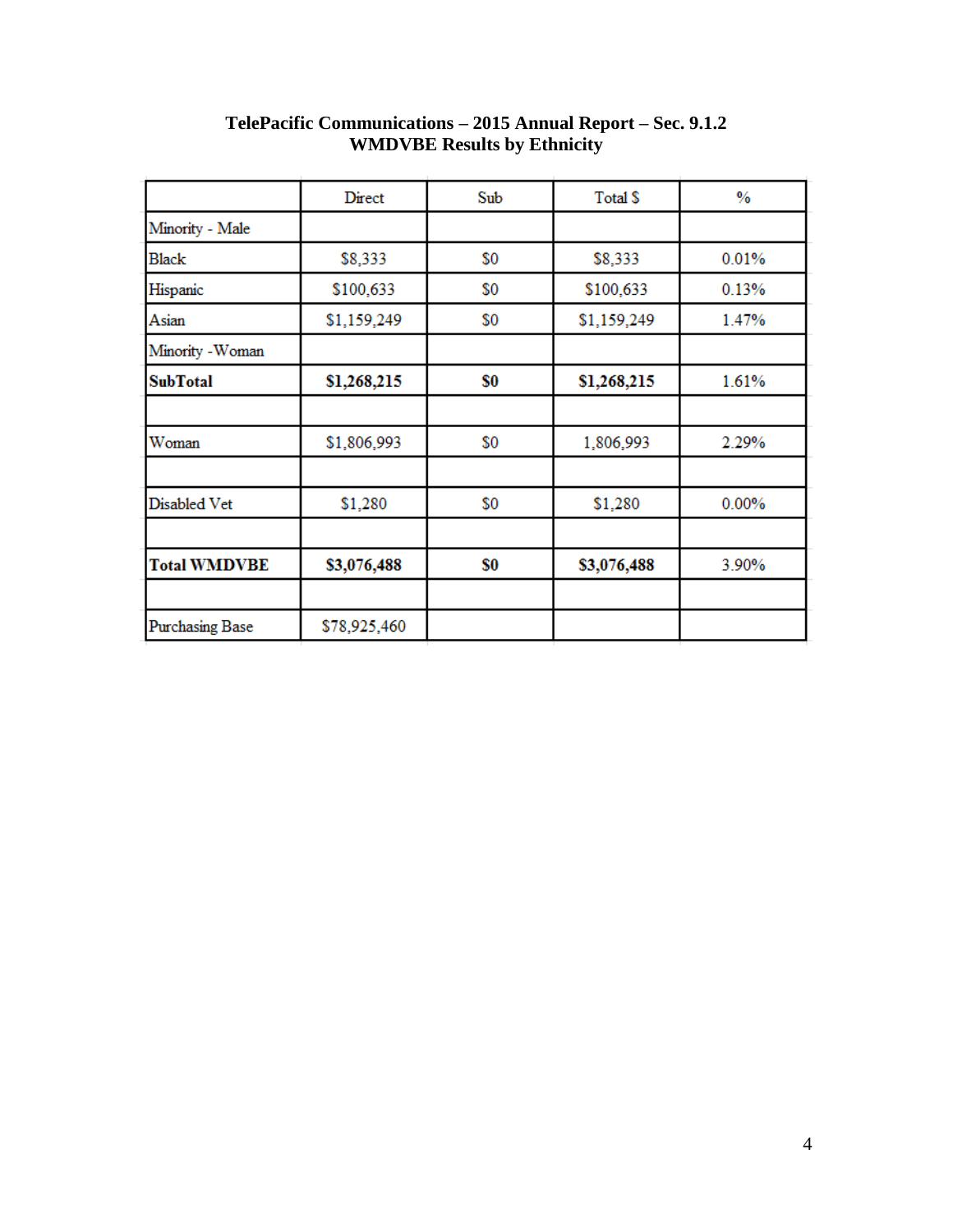|                            |               | Product     | Product | Services    | Services | <b>Total</b> | <b>Total</b> |
|----------------------------|---------------|-------------|---------|-------------|----------|--------------|--------------|
|                            |               | S           | $\%$    | S           | $\%$     | S            | %            |
| Minority - Male            | Direct        |             |         |             |          |              |              |
| <b>Black</b>               | Direct        | \$8,333     | 0.01%   | \$0         | 0.00%    | \$8,333      | 0.01%        |
| Hispanic                   | Direct        | \$16,016    | 0.02%   | \$84,616    | 0.11%    | \$100,633    | 0.13%        |
| Asian                      | Direct        | \$813,733   | 1.03%   | \$345,516   | 0.44%    | \$1,159,249  | 1.47%        |
| Minority - Woman           | Direct        |             |         |             |          |              |              |
| <b>SubTotal</b>            | <b>Direct</b> | \$838,083   | 1.06%   | \$430,132   | 0.54%    | \$1,268,215  | 1.61%        |
| Woman                      | Direct        | \$610,415   | 0.77%   | \$1,196,578 | 1.52%    | \$1,806,993  | 2.29%        |
| Disabled Vet               | Direct        | \$0         | 0.00%   | \$1,280     | 0.00%    | \$1,280      | 0.00%        |
| <b>Total WMDVBE</b>        | Direct        | \$1,448,498 | 1.84%   | \$1,627,990 | 2.06%    | \$3,076,488  | 3.90%        |
| <b>Purchasing Base</b>     | \$78,925,460  |             |         |             |          |              |              |
| <b>Product Purchasing</b>  | \$51,654,365  |             |         |             |          |              |              |
| <b>Services Purchasing</b> | \$27,271,095  |             |         |             |          |              |              |

#### **TelePacific Communications – 2015 Annual Report – Sec. 9.1.2 WMDVBE Results by Products & Services**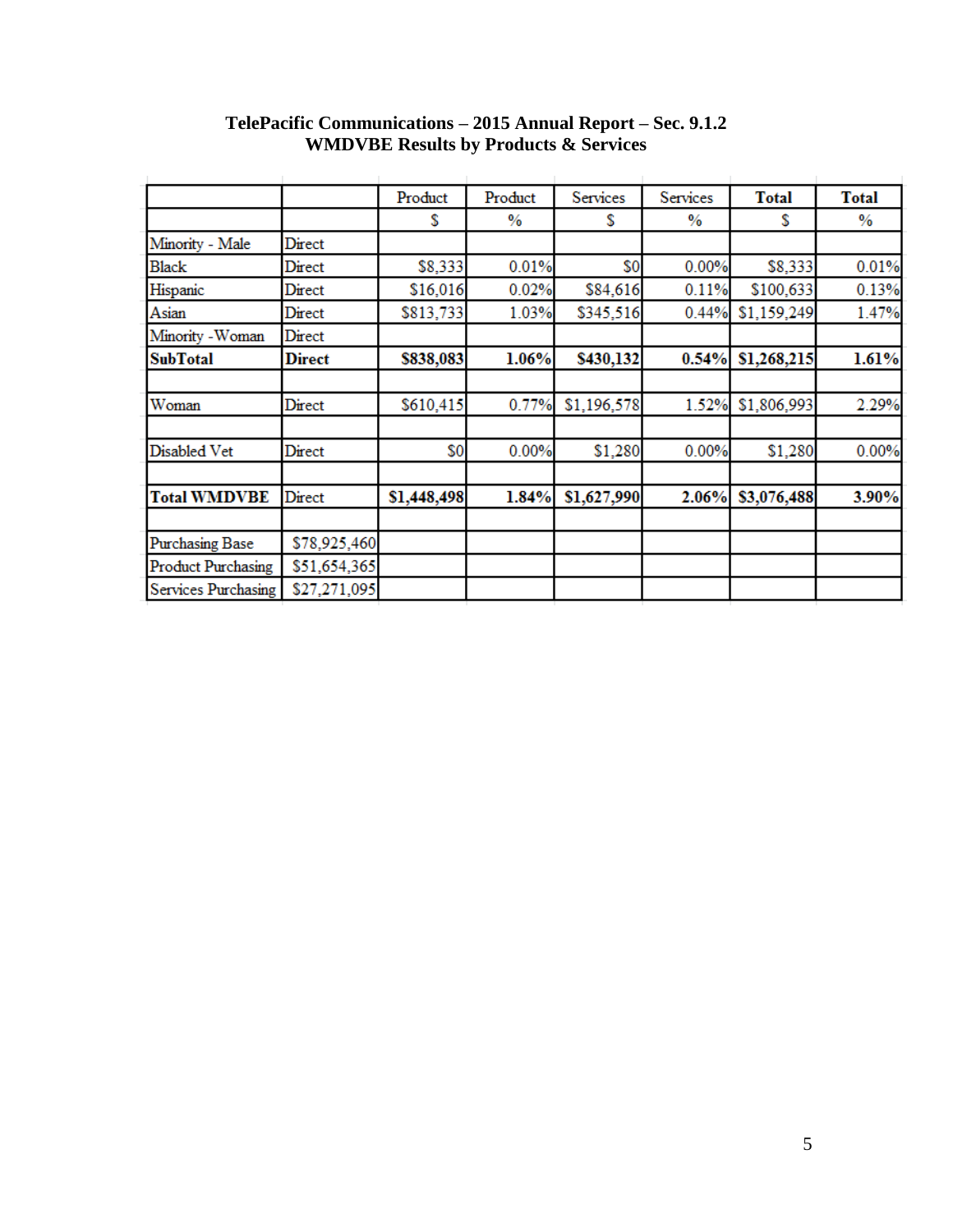## **WMDVBE – Annual Plan for 2016**

This is the WMDVBE Annual Plan of U.S. TelePacific Corp., Mpower Communications Corp. and Arrival Communications, Inc., all d/b/a TelePacific Communications ("TelePacific"), for the calendar year 2015.

#### 10.1.1 Short (1-year), Mid- (3-year) and Long (5-year) Term Goals for Each Major Product and Service Category, Pursuant to Sec. 8 of G.O. 156

Pursuant to Sec. 8.2, each utility is to establish initial minimum long-term goals for each major category of products and services purchased from outside vendors of not less than 15% for minority-owned businesses, 5% for women-owned and/or minority/womenowned businesses and not less than 1.5% for disabled veteran businesses. Since 2009 was the first full year of TelePacific planning, its long-term goals were set at these percentages. It will attempt to make consistent progress toward those goals during the period 2015-2019.

See attached spreadsheet, WMDVBE Short-term, Mid-term & Long-term Goals.

## 10.1.2 WMDVBE Program Activities for 2016 – Internal & External

Attempt to improve processes for obtaining WMDVBE information and for working with contractors to encourage WMDVBE subcontracting and to obtain information regarding their success. Develop additional and/or improved processes for recruiting WMDVBE suppliers, including for procurement categories where WMDVBE utilization has been low. Telepacific's Compliance team continues to meet with TelePacific corporate directors and managers with purchasing responsibility to describe the high level requirements of GO 156 and actions to take to increase our supply of diverse vendors.

#### 10.1.3 Plans for Recruiting WMDVBE suppliers where WMDVBE Utilization has been Low, e.g. Legal, Financial Services, & Highly Technical Services

TelePacific utilizes several WMDVBs in such categories. Although it is still in the relatively early stages of developing its WMDBE supply diversity efforts, it has undertaken some training of the purchasing department to assure commitment to consideration of WMDVBEs in the purchasing process and has established processes for consideration of WMDVBEs for all contracts where WMDVBEs are available.

## 10.1.4 Excluded Categories/Categories Where WMDVBs Unavailable

 $N/A$ 

#### 10.1.5 Plans for Encouraging Contractors & Grantees to Engage in WMDVBE Subcontracts

See 10.1.2, above.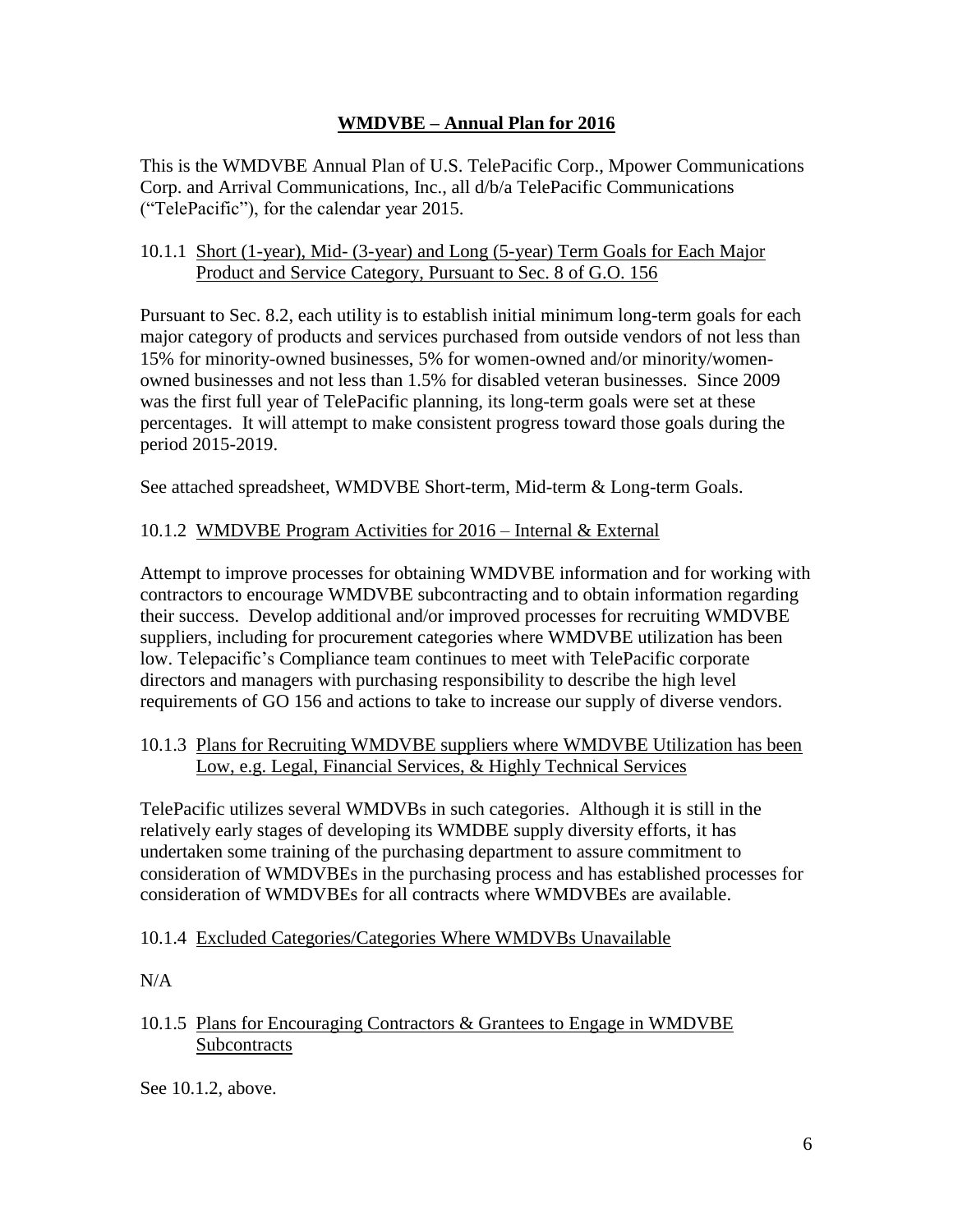# 10.1.6 Plans for Complying with WMDVBE Program Guidelines, Pursuant to PUC Sec. 8283(c)

TelePacific is utilizing the California Public Utilities Commission website and following any guidelines outlined there for supplier diversity programs. It also followed Commission docket, R.09-07-027, investigating possible supplier diversity updates and has incorporated reporting required by the updated reporting rules in G.O. 156.